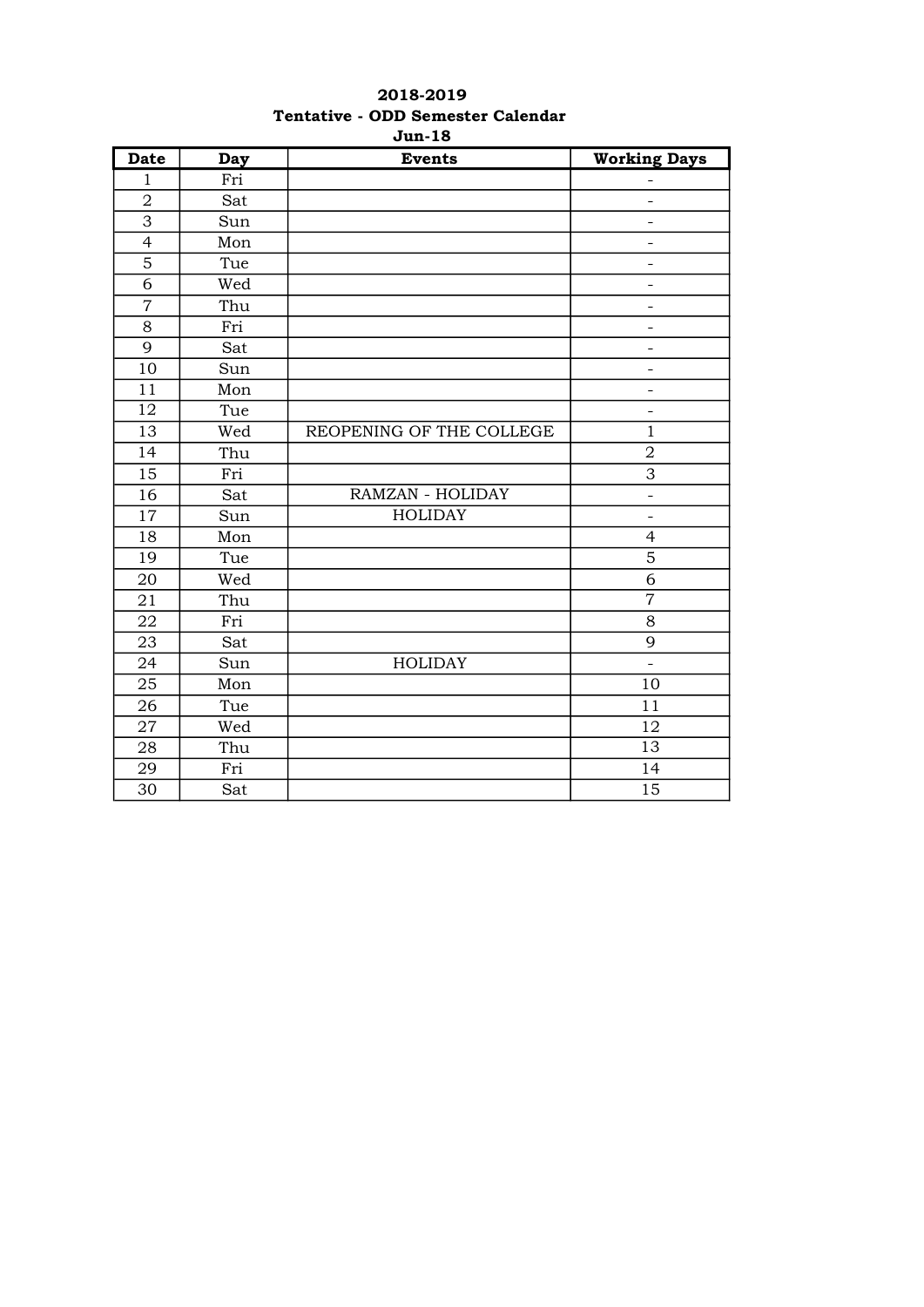| <b>Jul-18</b>   |     |                        |                          |  |
|-----------------|-----|------------------------|--------------------------|--|
| <b>Date</b>     | Day | <b>Events</b>          | <b>Working Days</b>      |  |
| $\mathbf{1}$    | Sun | <b>HOLIDAY</b>         |                          |  |
| $\overline{2}$  | Mon |                        | 16                       |  |
| $\overline{3}$  | Tue |                        | 17                       |  |
| $\overline{4}$  | Wed |                        | 18                       |  |
| $\overline{5}$  | Thu |                        | $\overline{19}$          |  |
| $\overline{6}$  | Fri |                        | 20                       |  |
| $\overline{7}$  | Sat |                        | 21                       |  |
| 8               | Sun | <b>HOLIDAY</b>         | $\mathbf{r}$             |  |
| 9               | Mon |                        | 22                       |  |
| 10              | Tue |                        | 23                       |  |
| $\overline{11}$ | Wed |                        | 24                       |  |
| 12              | Thu |                        | $\overline{25}$          |  |
| 13              | Fri |                        | 26                       |  |
| 14              | Sat |                        | 27                       |  |
| 15              | Sun | <b>HOLIDAY</b>         | $\overline{\phantom{a}}$ |  |
| 16              | Mon |                        | 28                       |  |
| 17              | Tue |                        | 29                       |  |
| 18              | Wed |                        | 30                       |  |
| 19              | Thu |                        | 31                       |  |
| 20              | Fri |                        | 32                       |  |
| 21              | Sat | THIRD SATURDAY HOLIDAY | $\overline{\phantom{0}}$ |  |
| 22              | Sun | <b>HOLIDAY</b>         | $\blacksquare$           |  |
| 23              | Mon |                        | 33                       |  |
| 24              | Tue |                        | 34                       |  |
| 25              | Wed |                        | 35                       |  |
| 26              | Thu |                        | $\overline{36}$          |  |
| 27              | Fri |                        | 37                       |  |
| 28              | Sat |                        | 38                       |  |
| 29              | Sun | <b>HOLIDAY</b>         | $\overline{\phantom{a}}$ |  |
| 30              | Mon |                        | 39                       |  |
| 31              | Tue |                        | 40                       |  |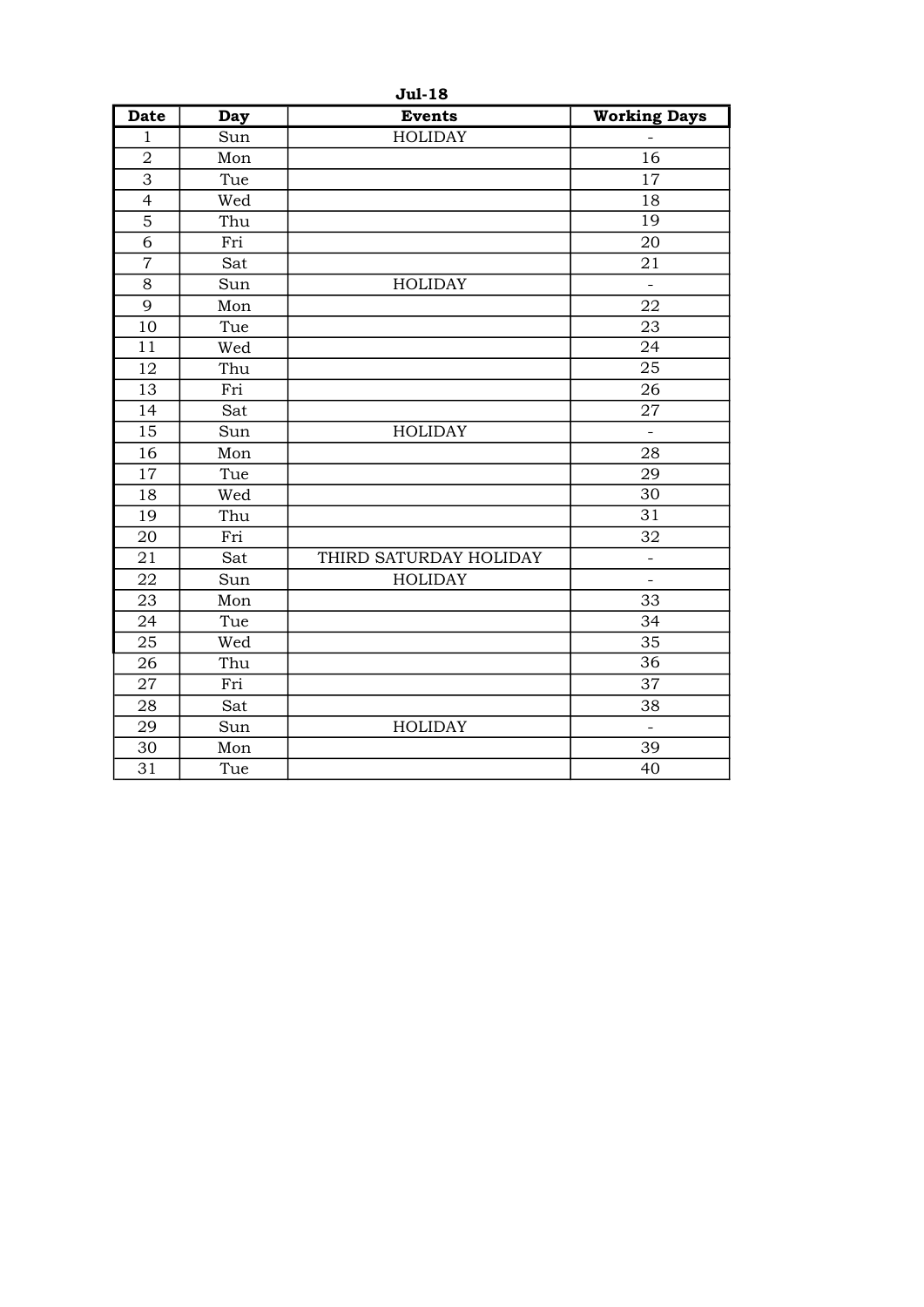| <b>Aug-18</b>   |     |                                 |                          |
|-----------------|-----|---------------------------------|--------------------------|
| <b>Date</b>     | Day | <b>Events</b>                   | <b>Working Days</b>      |
| $\mathbf{1}$    | Wed |                                 | 41                       |
| $\overline{a}$  | Thu |                                 | 42                       |
| $\overline{3}$  | Fri |                                 | 43                       |
| $\overline{4}$  | Sat |                                 | 44                       |
| 5               | Sun | <b>HOLIDAY</b>                  |                          |
| $\overline{6}$  | Mon |                                 | 45                       |
| $\overline{7}$  | Tue |                                 | 46                       |
| $\overline{8}$  | Wed |                                 | 47                       |
| 9               | Thu |                                 | $\overline{48}$          |
| 10              | Fri |                                 | 49                       |
| 11              | Sat |                                 | 50                       |
| 12              | Sun | <b>HOLIDAY</b>                  | $\overline{a}$           |
| 13              | Mon |                                 | 51                       |
| 14              | Tue |                                 | 52                       |
| $\overline{15}$ | Wed | <b>INDEPENDENCE DAY HOLIDAY</b> | $\overline{a}$           |
| 16              | Thu |                                 | $\overline{53}$          |
| 17              | Fri |                                 | 54                       |
| 18              | Sat | THIRD SATURDAY HOLIDAY          | $\overline{\phantom{0}}$ |
| 19              | Sun |                                 | $\frac{1}{2}$            |
| 20              | Mon |                                 | 55                       |
| 21              | Tue |                                 | 56                       |
| 22              | Wed | <b>BAKRID - HOLIDAY</b>         |                          |
| 23              | Thu |                                 | $\overline{57}$          |
| 24              | Fri |                                 | 58                       |
| 25              | Sat |                                 | 59                       |
| 26              | Sun | <b>HOLIDAY</b>                  | $\qquad \qquad -$        |
| 27              | Mon |                                 | 60                       |
| 28              | Tue |                                 | 61                       |
| 29              | Wed |                                 | 62                       |
| 30              | Thu |                                 | 63                       |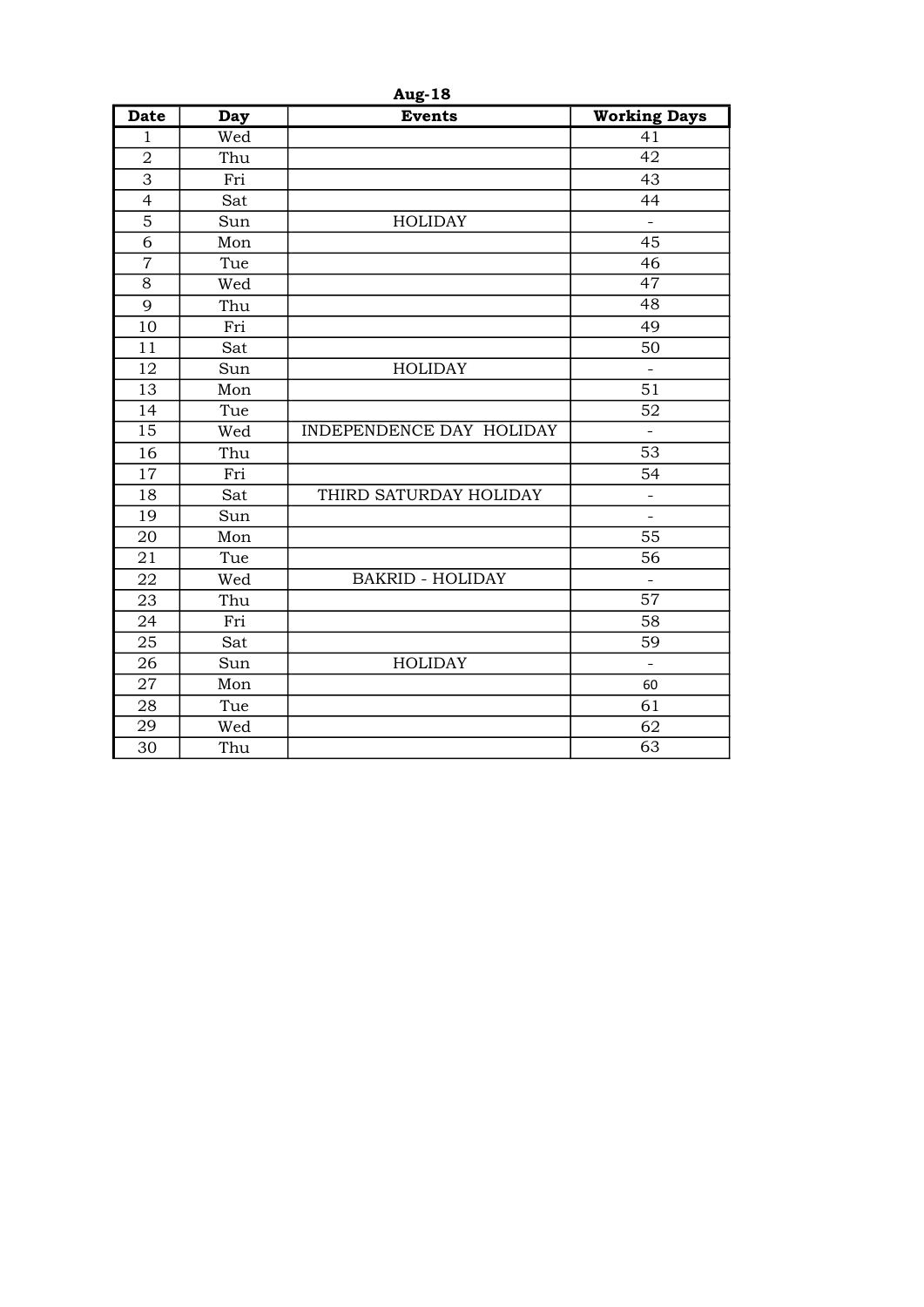| <b>Sep-18</b>  |     |                        |                     |
|----------------|-----|------------------------|---------------------|
| <b>Date</b>    | Day | <b>Events</b>          | <b>Working Days</b> |
| $\mathbf{1}$   | Sat |                        | 65                  |
| $\sqrt{2}$     | Sun | <b>HOLIDAY</b>         |                     |
| $\overline{3}$ | Mon |                        | 66                  |
| $\overline{4}$ | Tue |                        | 67                  |
| $\overline{5}$ | Wed |                        | 68                  |
| $\overline{6}$ | Thu |                        | $\overline{69}$     |
| $\overline{7}$ | Fri |                        | 70                  |
| $\overline{8}$ | Sat |                        | 71                  |
| 9              | Sun | <b>HOLIDAY</b>         | $\overline{a}$      |
| 10             | Mon |                        | 72                  |
| 11             | Tue |                        | 73                  |
| 12             | Wed |                        | $\overline{74}$     |
| 13             | Thu | <b>HOLIDAY</b>         | $\overline{a}$      |
| 14             | Fri |                        | 75                  |
| 15             | Sat | THIRD SATURDAY HOLIDAY | $\equiv$            |
| 16             | Sun | <b>HOLIDAY</b>         | $\overline{a}$      |
| 17             | Mon |                        | 76                  |
| 18             | Tue |                        | 77                  |
| 19             | Wed |                        | 78                  |
| 20             | Thu |                        | 79                  |
| 21             | Fri |                        | 80                  |
| 22             | Sat |                        | 81                  |
| 23             | Sun | <b>HOLIDAY</b>         | $\qquad \qquad -$   |
| 24             | Mon |                        | 82                  |
| 25             | Tue |                        | 83                  |
| 26             | Wed |                        | 84                  |
| 27             | Thu |                        | 85                  |
| 28             | Fri |                        | 86                  |
| 29             | Sat |                        | 87                  |
| 30             | Sun | <b>HOLIDAY</b>         | $\qquad \qquad -$   |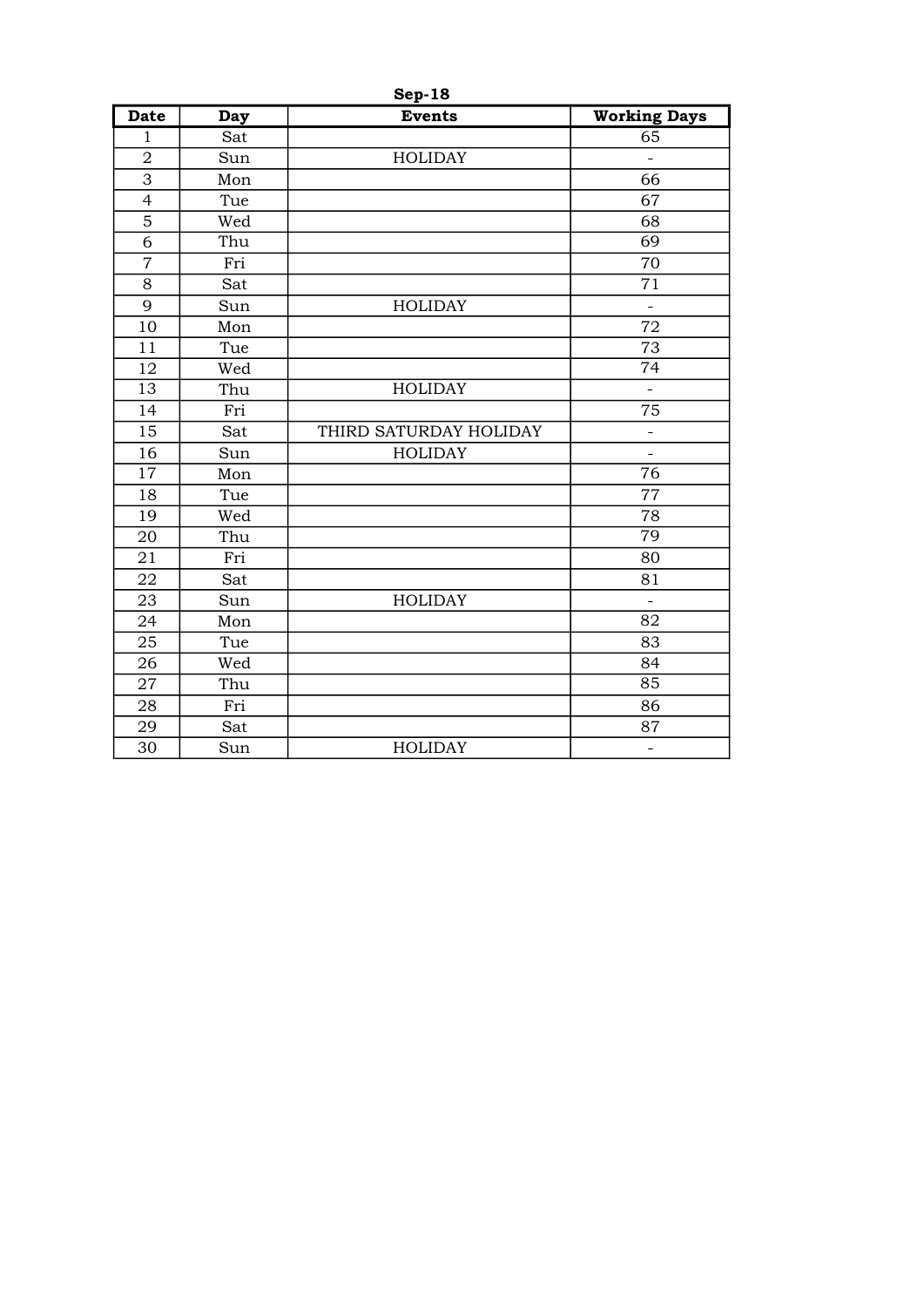| <b>Date</b>     | Day | <b>Events</b>            | <b>Working Days</b>      |
|-----------------|-----|--------------------------|--------------------------|
| 1               | Mon |                          | 88                       |
| $\overline{2}$  | Tue | GANDHI JAYANTHI -HOLIDAY | $\qquad \qquad -$        |
| $\overline{3}$  | Wed |                          | 89                       |
| $\overline{4}$  | Thu |                          | $\overline{90}$          |
| $\overline{5}$  | Fri |                          | 91                       |
| $\overline{6}$  | Sat |                          | 92                       |
| $\overline{7}$  | Sun | <b>HOLIDAY</b>           |                          |
| 8               | Mon |                          | 93                       |
| 9               | Tue |                          | 94                       |
| 10              | Wed |                          | 95                       |
| 11              | Thu |                          | 96                       |
| 12              | Fri |                          | 97                       |
| $\overline{13}$ | Sat |                          | 98                       |
| 14              | Sun | <b>HOLIDAY</b>           | $\qquad \qquad -$        |
| 15              | Mon |                          | 99                       |
| 16              | Tue |                          | 100                      |
| 17              | Wed |                          | 101                      |
| 18              | Thu | AYUTHA POOJA/ SARASWATHI | $\overline{\phantom{0}}$ |
| 19              | Fri | POOJA/& VIJAYA DHASAMI-  | $\overline{\phantom{0}}$ |
| 20              | Sat | THIRD SATURDAY - HOLIDAY | $\overline{a}$           |
| 21              | Sun | <b>HOLIDAY</b>           | $\qquad \qquad -$        |
| 22              | Mon |                          | 102                      |
| 23              | Tue |                          | 103                      |
| 24              | Wed |                          | 104                      |
| 25              | Thu |                          | 105                      |
| 26              | Fri |                          | 106                      |
| 27              | Sat |                          | 107                      |
| 28              | Sun | <b>HOLIDAY</b>           | $\overline{\phantom{a}}$ |
| 29              | Mon |                          | 108                      |
| 30              | Tue |                          | 109                      |
| 31              | Wed |                          | 110                      |

Oct-18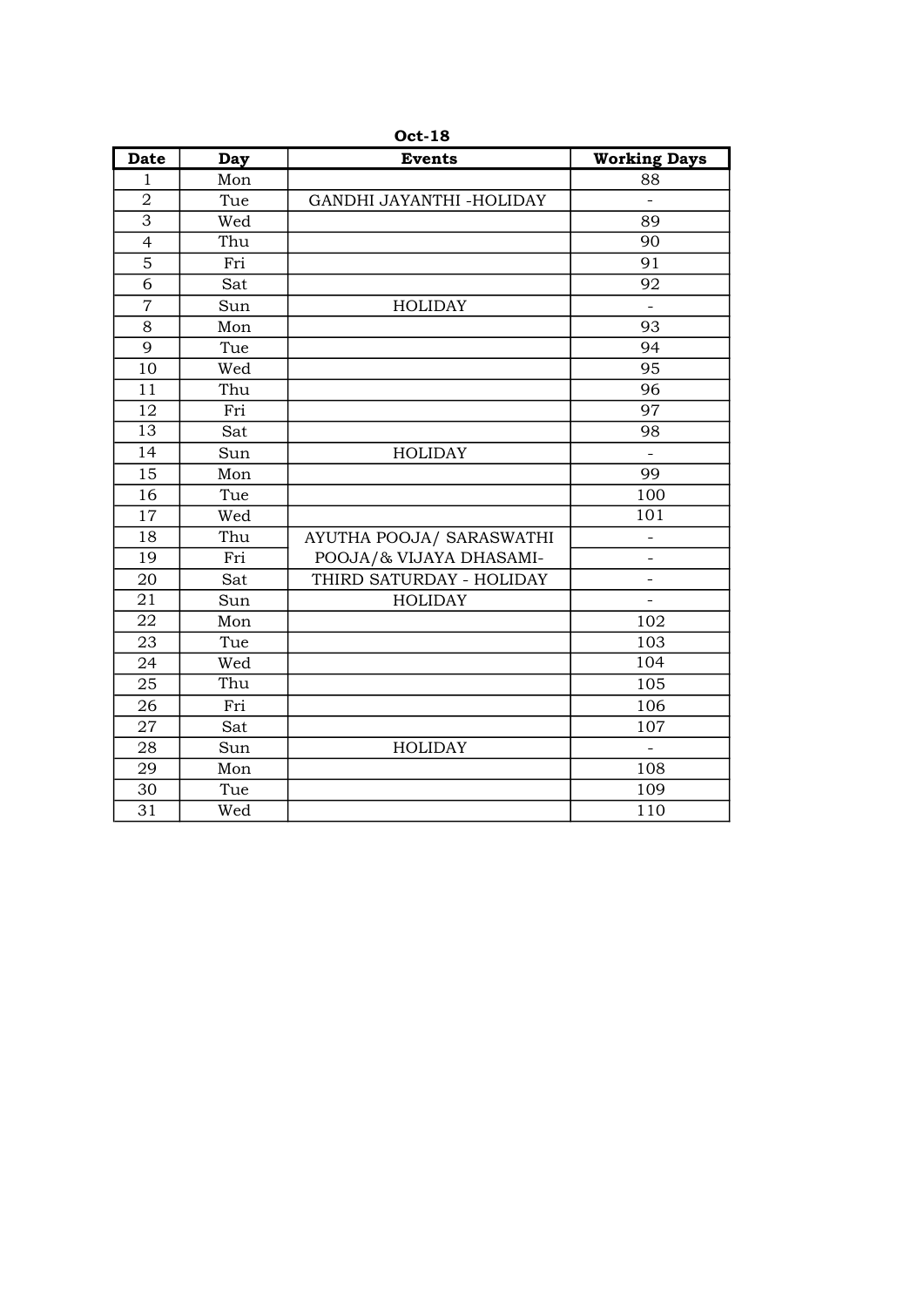| <b>Nov-18</b>  |     |                       |                          |  |
|----------------|-----|-----------------------|--------------------------|--|
| <b>Date</b>    | Day | <b>Events</b>         | <b>Working Days</b>      |  |
| $\mathbf{1}$   | Thu |                       | 111                      |  |
| $\sqrt{2}$     | Fri |                       | 112                      |  |
| $\overline{3}$ | Sat |                       | 113                      |  |
| $\overline{4}$ | Sun | <b>HOLIDAY</b>        |                          |  |
| 5              | Mon | <b>DIWALI HOLIDAY</b> |                          |  |
| $\overline{6}$ | Tue |                       | $\overline{\phantom{0}}$ |  |
| $\overline{7}$ | Wed |                       | 114                      |  |
| 8              | Thu |                       | 115                      |  |
| $\overline{9}$ | Fri |                       | 116                      |  |
| 10             | Sat |                       | 117                      |  |
| 11             | Sun | <b>HOLIDAY</b>        | $\blacksquare$           |  |
| 12             | Mon |                       | 118                      |  |
| 13             | Tue |                       | 119                      |  |
| 14             | Wed |                       | 120                      |  |
| 15             | Thu |                       | $\overline{\phantom{0}}$ |  |
| 16             | Fri |                       | $\overline{a}$           |  |
| 17             | Sat |                       | $\blacksquare$           |  |
| 18             | Sun |                       | $\equiv$                 |  |
| 19             | Mon |                       | $\overline{\phantom{a}}$ |  |
| 20             | Tue |                       | $\overline{\phantom{0}}$ |  |
| 21             | Wed |                       | $\equiv$                 |  |
| 22             | Thu |                       | $\overline{\phantom{0}}$ |  |
| 23             | Fri |                       | $\qquad \qquad -$        |  |
| 24             | Sat | <b>HOLIDAY</b>        | $\overline{\phantom{a}}$ |  |
| 25             | Sun |                       | $\overline{\phantom{a}}$ |  |
| 26             | Mon |                       | $\qquad \qquad -$        |  |
| 27             | Tue |                       | $\overline{\phantom{a}}$ |  |
| 28             | Wed |                       | $\overline{\phantom{0}}$ |  |
| 29             | Thu |                       | $\overline{\phantom{0}}$ |  |
| 30             | Fri |                       | $\overline{\phantom{a}}$ |  |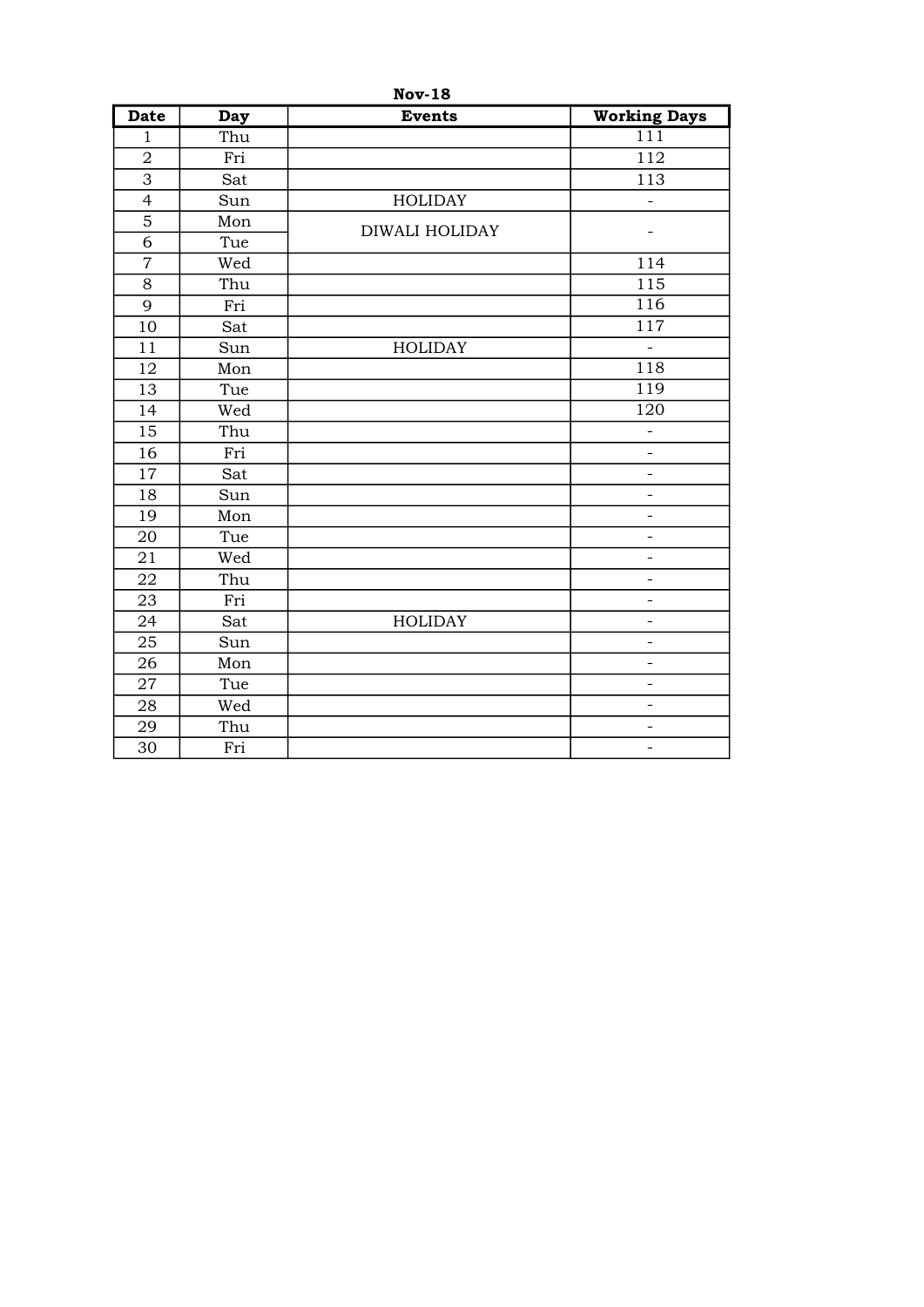|                          |                               | DEC-10                   |                          |
|--------------------------|-------------------------------|--------------------------|--------------------------|
| <b>Date</b>              | <b>Day</b>                    | <b>Events</b>            | <b>Working Days</b>      |
| $\mathbf{1}$             | Sat                           |                          |                          |
| $\overline{2}$           | Sun                           |                          | $\overline{a}$           |
| $\overline{3}$           | Mon                           |                          | $\overline{\phantom{0}}$ |
| $\overline{\mathcal{L}}$ | Tue                           |                          | $\overline{\phantom{a}}$ |
| 5                        | Wed                           |                          | $\overline{\phantom{0}}$ |
| 6                        | Thu                           |                          | $\overline{\phantom{0}}$ |
| $\overline{7}$           | Fri                           |                          | $\overline{\phantom{a}}$ |
| 8                        | Sat                           |                          | $\overline{\phantom{0}}$ |
| 9                        | Sun                           |                          | $\overline{\phantom{0}}$ |
| 10                       | $\operatorname{\mathsf{Mon}}$ |                          | $\overline{\phantom{0}}$ |
| $\overline{11}$          | Tue                           |                          | $\overline{\phantom{0}}$ |
| 12                       | Wed                           | REOPENING OF THE COLLEGE | $\mathbf{1}$             |
| 13                       | Thu                           |                          | $\mathbf 2$              |
| 14                       | Fri                           |                          | $\overline{3}$           |
| 15                       | Sat                           |                          | $\overline{4}$           |
| 16                       | Sun                           | <b>HOLIDAY</b>           | $\overline{a}$           |
| 17                       | Mon                           |                          | $\mathbf 5$              |
| 18                       | Tue                           |                          | 6                        |
| 19                       | Wed                           |                          | $\overline{7}$           |
| 20                       | Thu                           |                          | $8\,$                    |
| 21                       | Fri                           |                          | $\overline{9}$           |
| 22                       | Sat                           |                          | 10                       |
| 23                       | Sun                           | <b>HOLIDAY</b>           | $\overline{\phantom{a}}$ |
| 24                       | Mon                           | <b>HOLIDAY</b>           | $\overline{\phantom{0}}$ |
| 25                       | Tue                           | <b>CHRISTMAS</b>         | $\overline{\phantom{a}}$ |
| 26                       | Wed                           |                          | 11                       |
| 27                       | Thu                           |                          | 12                       |
| 28                       | Fri                           |                          | $\overline{13}$          |
| 29                       | Sat                           |                          | 14                       |
| 30                       | Sun                           | <b>HOLIDAY</b>           |                          |
| 31                       | Mon                           |                          | 15                       |

## 2018-2019 Tentative - ODD Semester Calendar Dec-18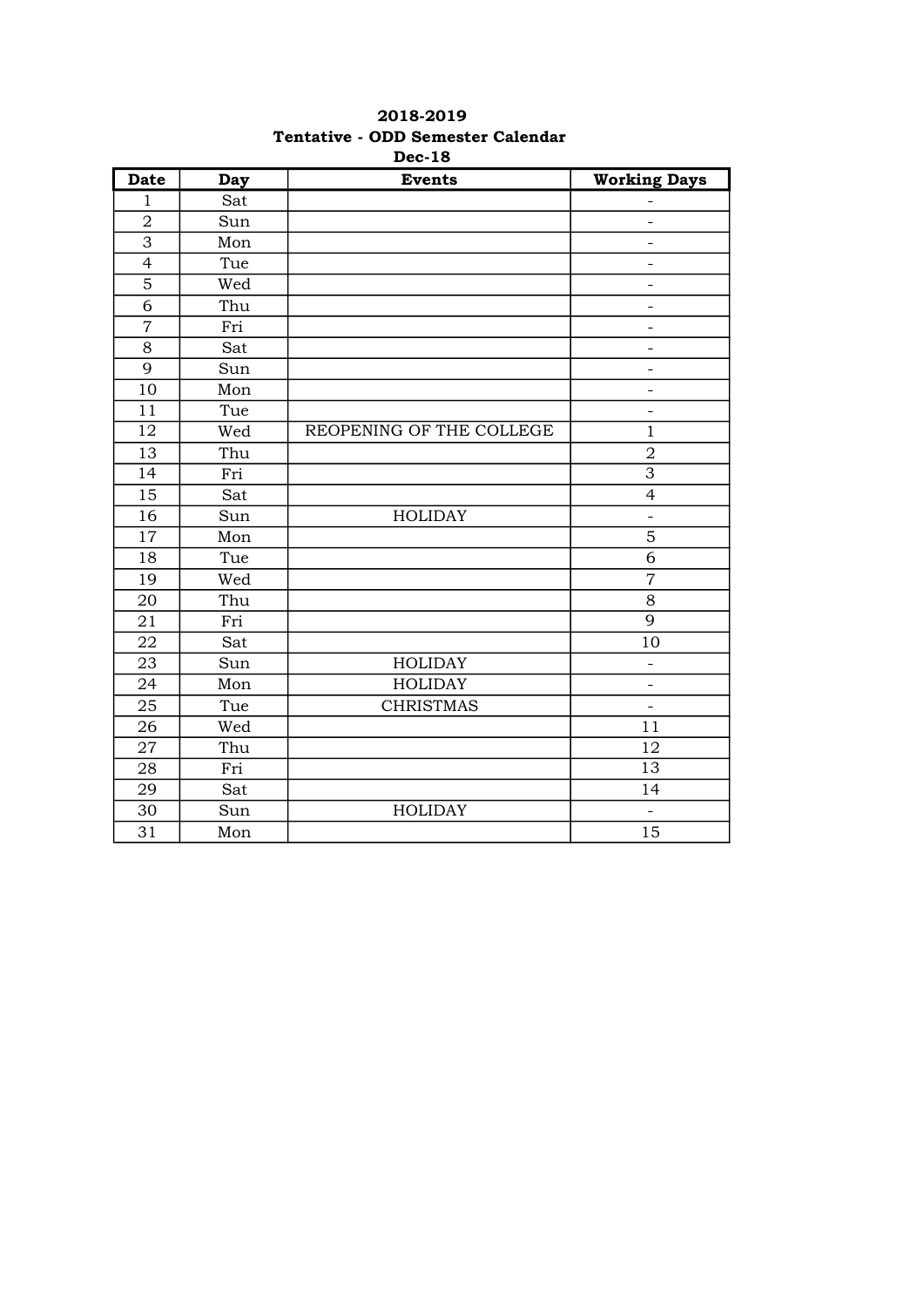| <b>Jan-19</b>  |            |                           |                          |  |
|----------------|------------|---------------------------|--------------------------|--|
| <b>Date</b>    | <b>Day</b> | <b>Events</b>             | <b>Working Days</b>      |  |
| $\mathbf{1}$   | Tue        | <b>NEW YEAR - HOLIDAY</b> |                          |  |
| $\overline{2}$ | Wed        |                           | 16                       |  |
| 3              | Thu        |                           | 17                       |  |
| $\overline{4}$ | Fri        |                           | 18                       |  |
| $\overline{5}$ | Sat        |                           | 19                       |  |
| $\overline{6}$ | Sun        | <b>HOLIDAY</b>            | $\overline{\phantom{a}}$ |  |
| $\overline{7}$ | Mon        |                           | 20                       |  |
| 8              | Tue        |                           | 21                       |  |
| 9              | Wed        |                           | 22                       |  |
| 10             | Thu        |                           | 23                       |  |
| 11             | Fri        |                           | 24                       |  |
| 12             | Sat        |                           | 25                       |  |
| 13             | Sun        | <b>HOLIDAY</b>            | $\overline{\phantom{0}}$ |  |
| 14             | Mon        | PONGAL HOLIDAY            | $\overline{\phantom{0}}$ |  |
| 15             | Tue        | PONGAL HOLIDAY            | $\blacksquare$           |  |
| 16             | Wed        | PONGAL HOLIDAY            | $\qquad \qquad -$        |  |
| 17             | Thu        | PONGAL HOLIDAY            | $\overline{a}$           |  |
| 18             | Fri        |                           | 26                       |  |
| 19             | Sat        |                           | 27                       |  |
| 20             | Sun        | <b>HOLIDAY</b>            | $\equiv$                 |  |
| 21             | Mon        |                           | 28                       |  |
| 22             | Tue        |                           | 29                       |  |
| 23             | Wed        |                           | 30                       |  |
| 24             | Thu        |                           | 31                       |  |
| 25             | Fri        |                           | 32                       |  |
| 26             | Sat        | REPUBLIC DAY HOLIDAY      | $\qquad \qquad -$        |  |
| 27             | Sun        | <b>HOLIDAY</b>            | $\bar{\phantom{a}}$      |  |
| 28             | Mon        |                           | 33                       |  |
| 29             | Tue        |                           | 34                       |  |
| 30             | Wed        |                           | 35                       |  |
| 31             | Thu        |                           | 36                       |  |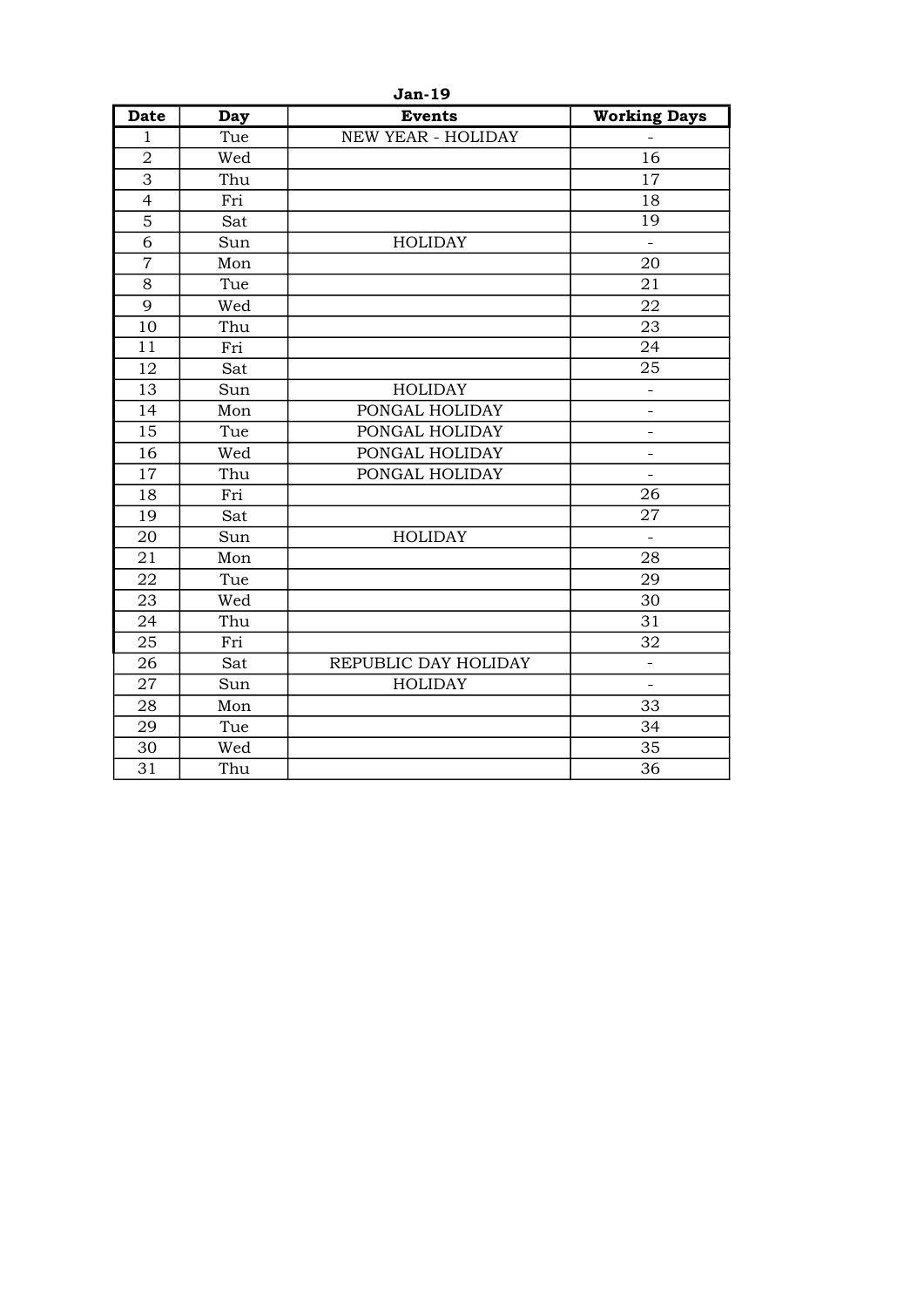| <b>Date</b>     | Day | <b>Events</b>            | <b>Working Days</b>      |
|-----------------|-----|--------------------------|--------------------------|
| $\mathbf{1}$    | Fri |                          | 37                       |
| $\overline{2}$  | Sat |                          | 38                       |
| 3               | Sun | <b>HOLIDAY</b>           | $\overline{a}$           |
| $\overline{4}$  | Mon |                          | 39                       |
| 5               | Tue |                          | 40                       |
| 6               | Wed |                          | 41                       |
| $\overline{7}$  | Thu |                          | 42                       |
| 8               | Fri |                          | 43                       |
| 9               | Sat |                          | 44                       |
| 10              | Sun | <b>HOLIDAY</b>           | $\blacksquare$           |
| 11              | Mon |                          | 45                       |
| 12              | Tue |                          | 46                       |
| 13              | Wed |                          | 47                       |
| 14              | Thu |                          | 48                       |
| $\overline{15}$ | Fri |                          | 49                       |
| 16              | Sat | THIRD SATURDAY - HOLIDAY | $\overline{a}$           |
| 17              | Sun | <b>HOLIDAY</b>           | $\overline{\phantom{0}}$ |
| 18              | Mon |                          | 50                       |
| 19              | Tue |                          | 51                       |
| 20              | Wed |                          | 52                       |
| 21              | Thu |                          | 53                       |
| 22              | Fri |                          | 54                       |
| 23              | Sat |                          | $\overline{55}$          |
| 24              | Sun | <b>HOLIDAY</b>           | $\overline{\phantom{a}}$ |
| 25              | Mon |                          | 56                       |
| 26              | Tue |                          | 57                       |
| 27              | Wed |                          | 58                       |
| 28              | Thu |                          | 59                       |

Feb-19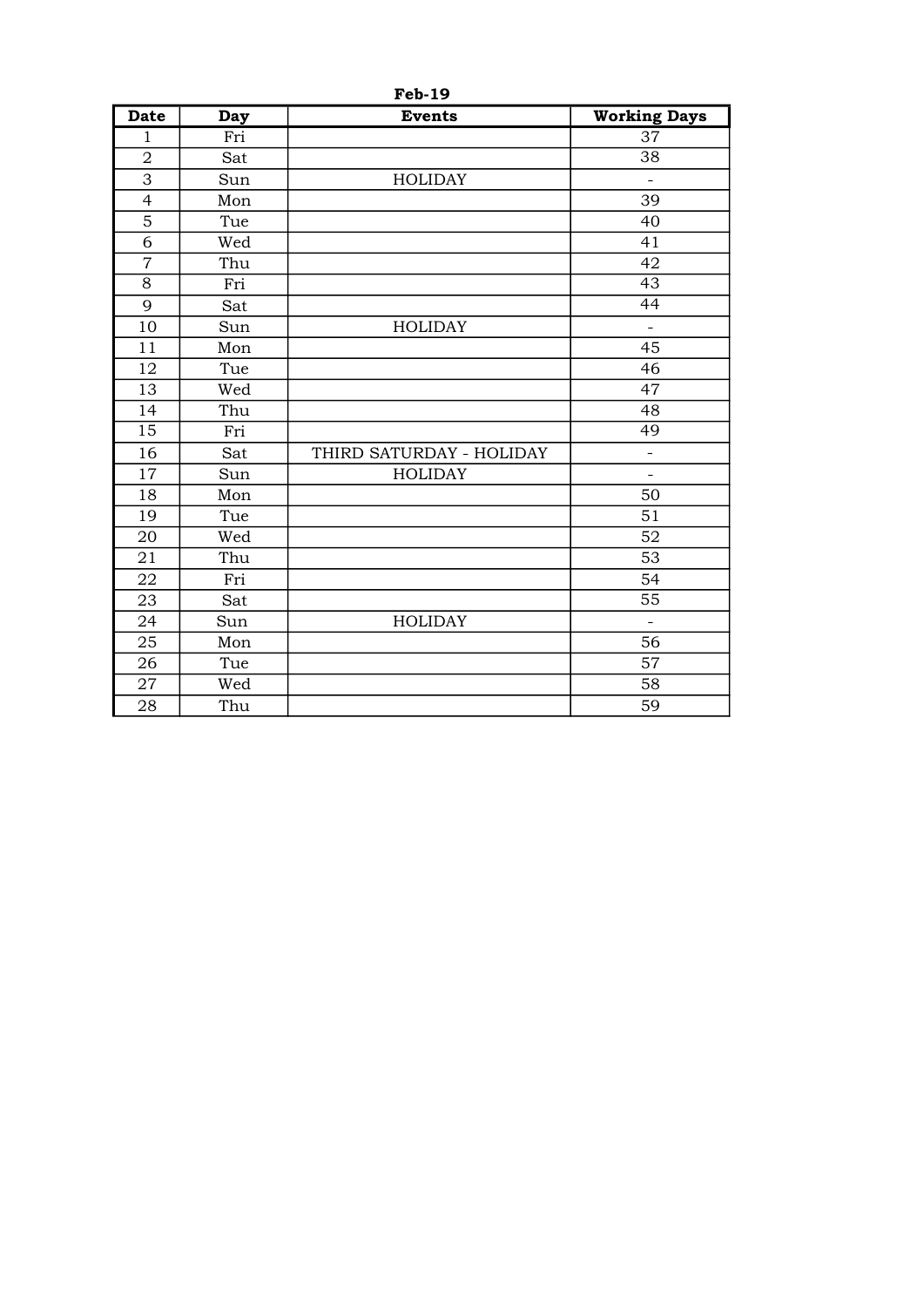| <b>Date</b>             | Day | <b>Events</b>          | <b>Working Days</b>      |
|-------------------------|-----|------------------------|--------------------------|
| $\mathbf{1}$            | Fri |                        | 60                       |
| $\overline{\mathbf{c}}$ | Sat |                        | 61                       |
| $\overline{3}$          | Sun | <b>HOLIDAY</b>         | $\overline{a}$           |
| $\overline{4}$          | Mon |                        | 62                       |
| $\overline{5}$          | Tue |                        | 63                       |
| 6                       | Wed |                        | 64                       |
| $\overline{7}$          | Thu |                        | 65                       |
| 8                       | Fri |                        | 66                       |
| 9                       | Sat |                        | 67                       |
| 10                      | Sun | <b>HOLIDAY</b>         | $\overline{a}$           |
| 11                      | Mon |                        | 68                       |
| 12                      | Tue |                        | 69                       |
| $\overline{13}$         | Wed |                        | $\overline{70}$          |
| 14                      | Thu |                        | 71                       |
| 15                      | Fri |                        | 72                       |
| 16                      | Sat | THIRD SATURDAY HOLIDAY | $\overline{\phantom{0}}$ |
| 17                      | Sun | <b>HOLIDAY</b>         | $\overline{\phantom{0}}$ |
| 18                      | Mon |                        | 73                       |
| 19                      | Tue |                        | 74                       |
| 20                      | Wed |                        | $\overline{75}$          |
| 21                      | Thu |                        | 76                       |
| 22                      | Fri |                        | $\overline{77}$          |
| 23                      | Sat |                        | 78                       |
| 24                      | Sun | <b>HOLIDAY</b>         | $\overline{a}$           |
| 25                      | Mon |                        | 79                       |
| 26                      | Tue |                        | 80                       |
| 27                      | Wed |                        | $\overline{81}$          |
| 28                      | Thu |                        | 82                       |
| 29                      | Fri |                        | 83                       |
| 30                      | Sat |                        | 84                       |
| 31                      | Sun | <b>HOLIDAY</b>         | $\overline{\phantom{0}}$ |

Mar-19